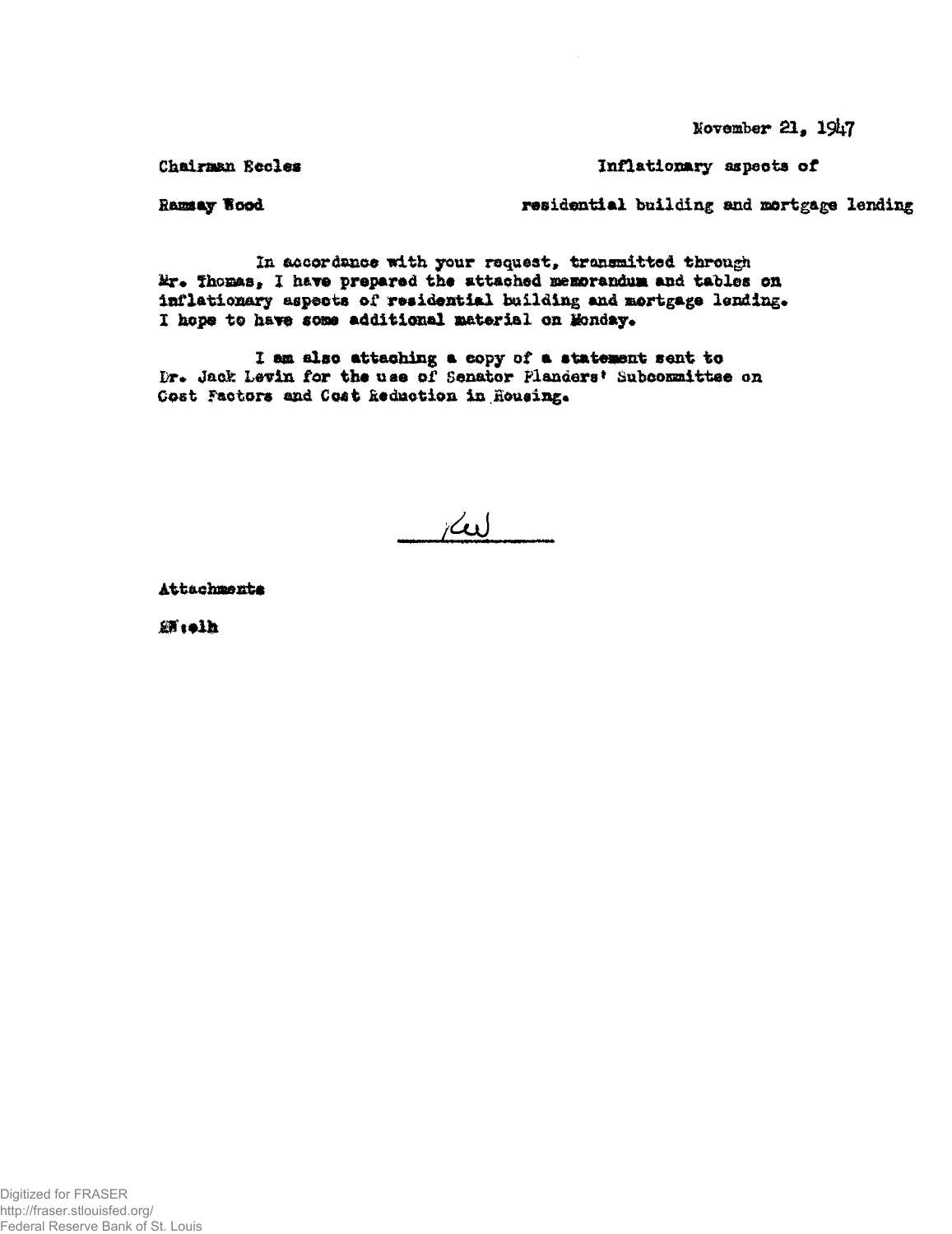#### IRFLATIONARY ASPECTS OF RESIDENTIAL BUILDING AND MORTGAGE LENDING

#### Summary

The current housing shortage can be alleviated only in part by production of housing. The demand for housing at current prices is so far in excess of the supply of houses available plus what can be built quickly, that, if corrective measures are not taken, inflationary pressures will persist in this part of the economy until prices have been pushed up to the point at which few families can afford to buy.

The volume of residential building is already in excess of capacity at stable costs, and costs have risen. The recent stabilising of costs is attributable in large part to a better flow of materials during the summer, and a consequent improvement in efficiency on the job. Shortages are again appearing, however, and prices of materials and wage rates have continued to advance.

The demand for housing is being supported by the large volums of readily available credit. Over half of the mortgage credit being extended is sponsored in some fashion by the Federal Government, and an additional portion is amenable to some Federal control. It seems desirable that steps be taken to curtail as much as possible the availability of credit, especially that underwritten by the Federal Government.

### The volume of building

Residential building has increased markedly in the past two years, as Tables 1 and 1-A show. The prodominant feeling, both in Pederal housing agencies and in trade circles, is that the housing shortage will be cured only by continuing, or increasing, the current rate of building, and that any attempt to restrict mortgage credit will reduce building, make the housing shortage worse, and add to inflationary pressures.

Actually, it would probably be better to reduce somewhat the current rate of residential building, if, at the same time, measures were adopted to reduce the demand for housing in the market. We are now probably building beyond our capacity. The argument that we are building fewer houses in 1947 than in 1925 overlooks the fact that the rise in the sarly 1920's was more gradual than in the last three years, and that, in the earlier period, the whole economy had time to adjust to the higher level of building. It also overlooks the fact that many of the worst houses built in the 1920's were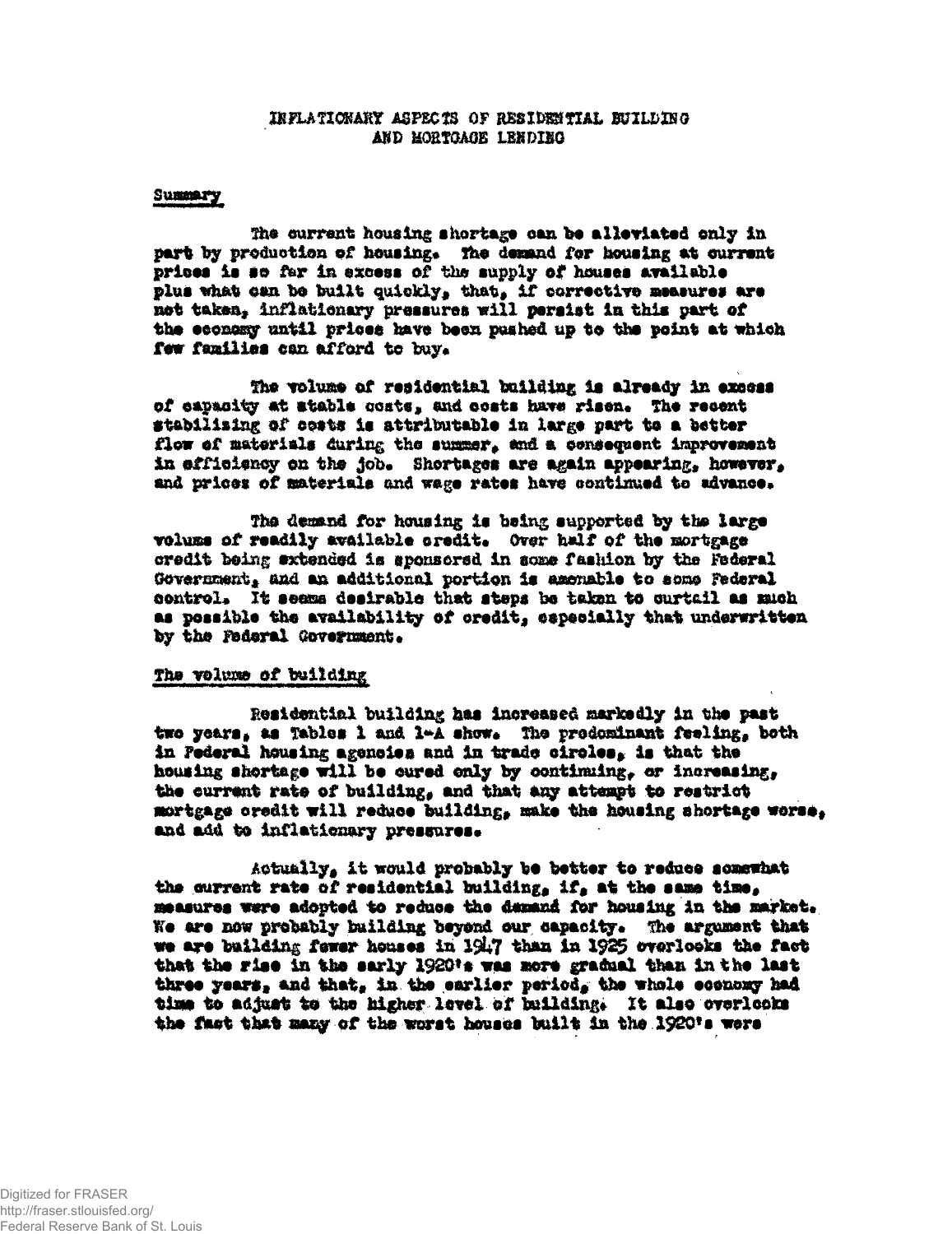built in 1925 and 1926, and the fact that the 1925 rate was not sustained.

Evidence that we are trying to build toe much is to be found in the fact that, as Table 1-A shows, the number of unfinished houses has been increasing almost without interruption. The widespread complaints of shortages of nails, cast iron pipe, sheet steel, mill-work, and similar items, and the "grey market" for nails, stool, and lumber (some of which are mentioned in the attached Notes on Building Materials Supplies) are further evidence that supplying industries cannot, at present, support the current level of building. The quality of building is also declining, and the Veterans Administration has had to institute an imspection procedure for new houses built with guaranteed or insured loans.

#### Mortgage lending

Probably the largest single factor responsible for the present inflationary boom, aside from the inadequacy of the housing supply, is the availability of easy credit. A great many families are ensouraged to believe that they can improve their housing conditions because they can berrow on easy terms, and while the number of potential buyers remains large, builders have little incentive to hold their costs down. The volume of mortgage lending has been increasing, and the great bulk of this lending is on old houses.

Lending sponsored by the Federal Government has been increasing, both in amount, and in proportion to the total, as Table 2 shows. There is some duplication in the table, since the loans of insured savings and loan associations include loans insured by the Foderal Housing Administration and insured or guaranteed by the Veterans Administration. It is not clear, however. that, if FHA and VA guarantees were not available the total of loans made by insured associations would have been substantially less.

A general reduction of the availability of mortgage credit would reduce the demand for housing -- both eld and new -- and, if it were mat too severe, would hold demand to a level which would permit the largest volume of building consistent with reasonable stability of coste and prices. If credit is not curtailed, there is a serious danger that housing will be "primd out of the market." It seems wiser to curtuil building slightly in the next few months, if necessary, and make possible more stable building for a longer period, than to encourage a higher level of building at increasing costs, which will result in a cessation of building before the housing supply has been increased appreciably.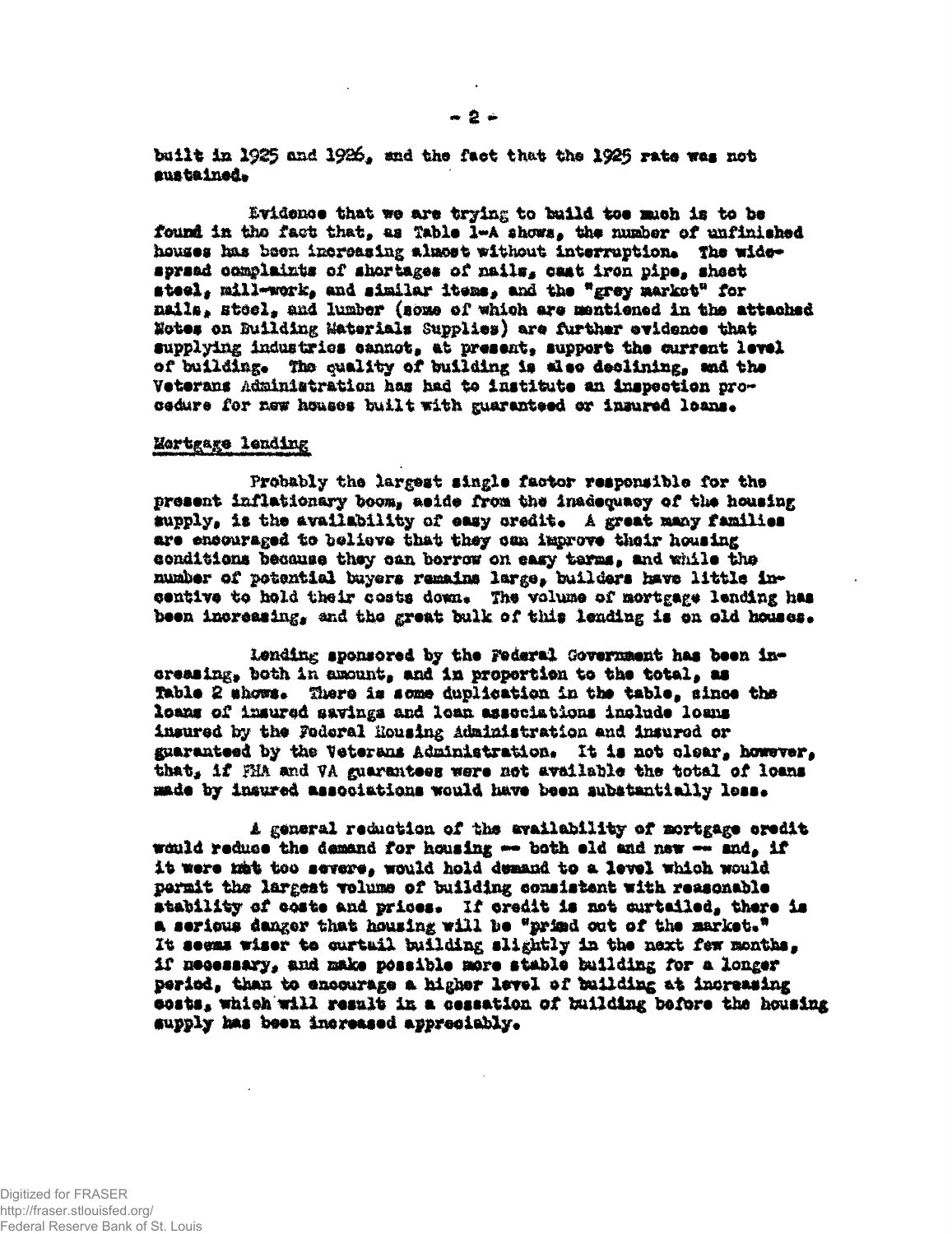# Table 1.

 $\epsilon$ 

# Non-farm Dwelling Units Started<br>in the United States<br>(Thousands)

| <u>Tear</u> | <u>Total</u> |  |  |
|-------------|--------------|--|--|
| 1922        | 716          |  |  |
| 1923        | 871          |  |  |
| 1924        | 893          |  |  |
| 1925        | 937          |  |  |
| 1926        | 849          |  |  |
| 1927        | منة          |  |  |
| 1930        | 330          |  |  |
| 1933        | 93           |  |  |
| 1936        | 319          |  |  |
| 1939        | 515          |  |  |
| 1941        | 715          |  |  |
| 1942        | 497          |  |  |
| 1944        | 169          |  |  |
| 1945        | 225          |  |  |
| 1946        | 776          |  |  |
| 1947        | 860<br>╝     |  |  |

e/ Estimated.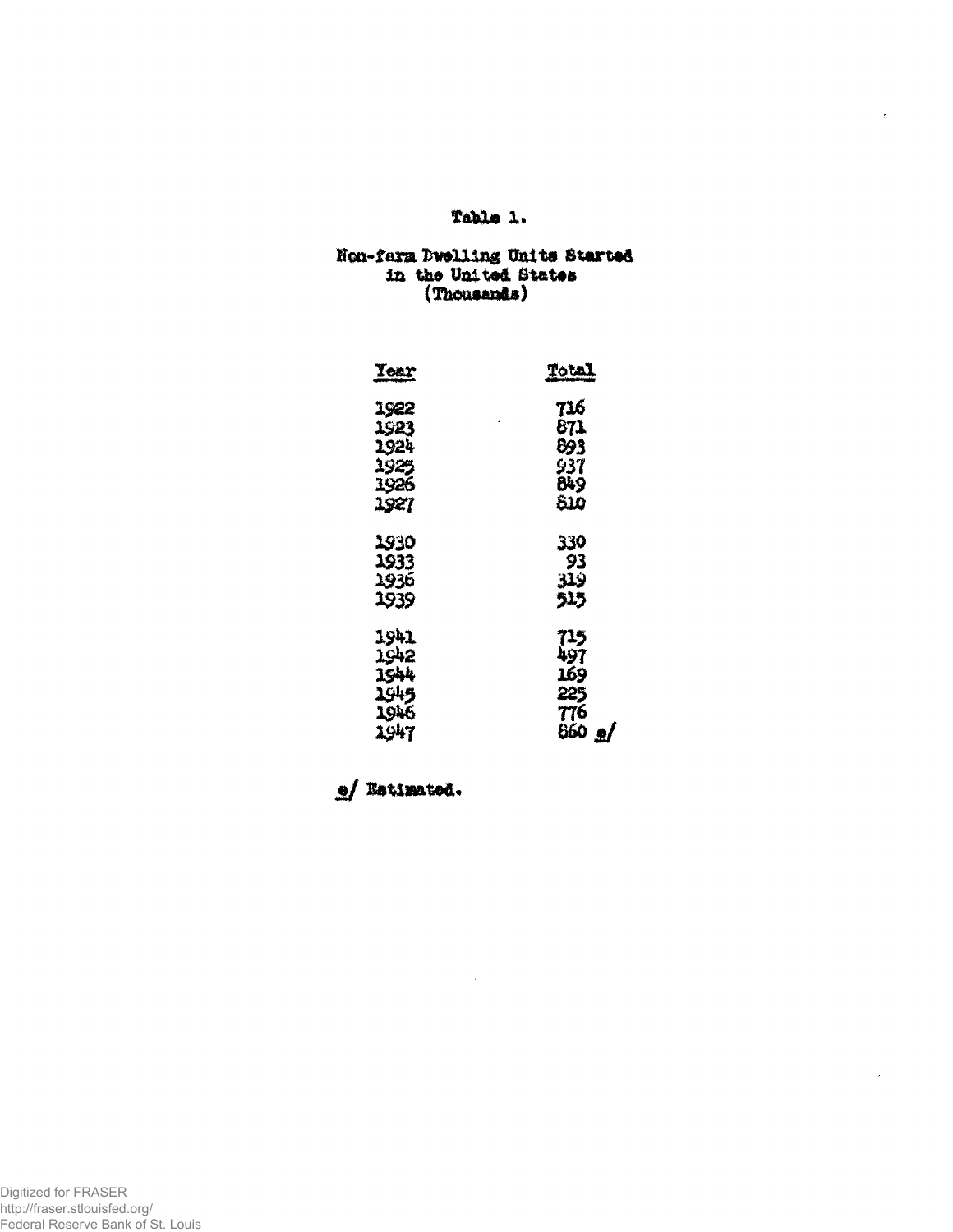### Table 1-A

| Period                 | Started     | Completed | Under construction<br>(end of period) |  |
|------------------------|-------------|-----------|---------------------------------------|--|
| Monthly                |             |           |                                       |  |
| 1946                   |             |           |                                       |  |
| Jamary                 |             | 16        | 160                                   |  |
| February               |             | 17        | 185                                   |  |
| March                  |             | 19        | 226                                   |  |
| April                  |             | 21        | 274                                   |  |
| Xiny                   |             | 25        | 316                                   |  |
| June                   | 30.48556455 | 33745964  | وبلآ                                  |  |
| July                   |             |           | 375                                   |  |
| August                 |             |           | 397                                   |  |
| September              | 56          |           | 405                                   |  |
| Outober                | 58<br>48    |           | 407                                   |  |
| November               |             |           | 394                                   |  |
| December               | 39          | 63        | 370                                   |  |
| 1947                   |             |           |                                       |  |
| January                | مبل         | 63        | 347                                   |  |
| <b>Pebruary</b>        | بلبا        | 60        | 331                                   |  |
| March                  | 58<br>69    | 5860      | 第428                                  |  |
| April                  |             |           |                                       |  |
| <b>Eay</b>             | 73          |           |                                       |  |
| June                   | 77          |           |                                       |  |
| July                   | 80          | 63<br>66  | .<br>382                              |  |
| August                 | 86          | 70        | 398                                   |  |
| <b>September</b>       | 92          | 77        | 3تىل                                  |  |
| October <sub>2</sub> / | 92          | 82        | 423                                   |  |

## Permanent Now Nonfarm Family Dwelling Units (In thousands)

Note: -- Data from Department of Labor. Only new permanent family dwelling units built in monfarm areas are represented, ineluding units financed with public funds and with private funds, and units built by conventional methods and with varying amounts of prefabrication. Single person accommodations, conversions, trailers, and all temperary structures are excluded.

p/ Preliminary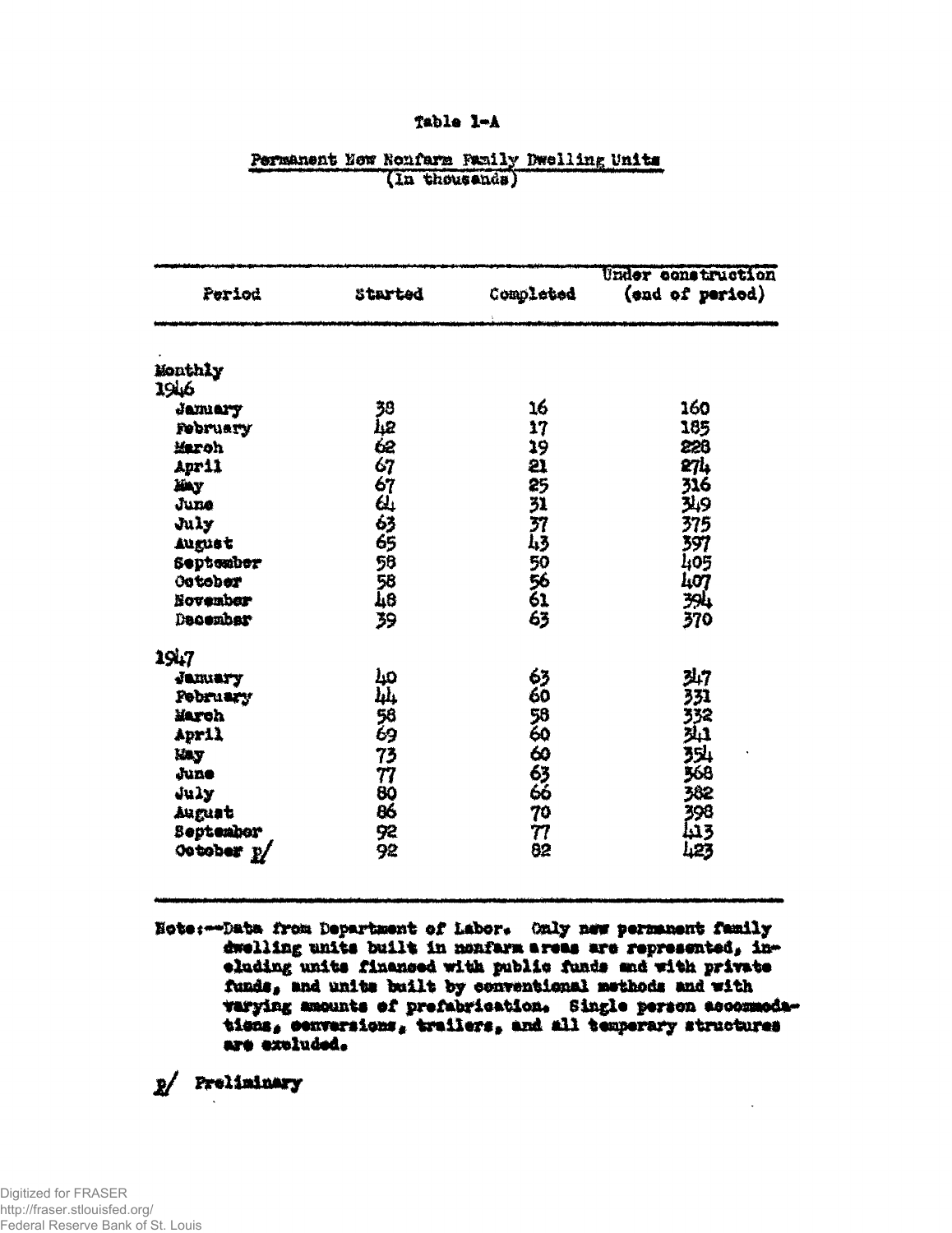### Table 2

## Now Mortgage Loans Made Under Federal Sponsorship l-to-4 Family Houses (Amounts in millions of dollars)

|                                      |                                            | Loans made under Federal sponsorship      |                                 |                                                                         |                                       |                                          |
|--------------------------------------|--------------------------------------------|-------------------------------------------|---------------------------------|-------------------------------------------------------------------------|---------------------------------------|------------------------------------------|
|                                      | All leans<br>made                          | <b>Total</b>                              | Percent of<br>all loans<br>made | Associations<br>Ins. by Fed.<br>Savings and<br>Loan Ins.<br>Corporation | Ins. by<br>Federal<br>Housing<br>Adm. | Ins. or<br>guaranteed<br>by<br>Vet. Adm. |
| 1939<br>1941<br>1945<br>1946<br>1947 | 2,873<br>3,810<br>4,701<br>9.453<br>11,000 | 1,250<br>1,773<br>2,023<br>5.523<br>7.054 | Įņ,<br>47<br>马路的                | 581<br>885<br>2.449<br>2,799<br>5,922                                   | 669<br>890<br>474<br>422<br>830       | 100<br>2,302<br>3,302                    |

# e/ Estimated by Federal Reserve

Note:--Loans made by associations insured by the Federal Eavings and Loan Insurance Corporation include some loans insured by the Federal Housing Administration and insured or guaranteed by the Veterans Administration. In 1947 such loams may have amounted to about one billion dollars. If such duplication could be eliminated, the proportion of all loans made under Federal sponsorship, might be about 50 per cent in 1946 and 55 per cent  $10.1947$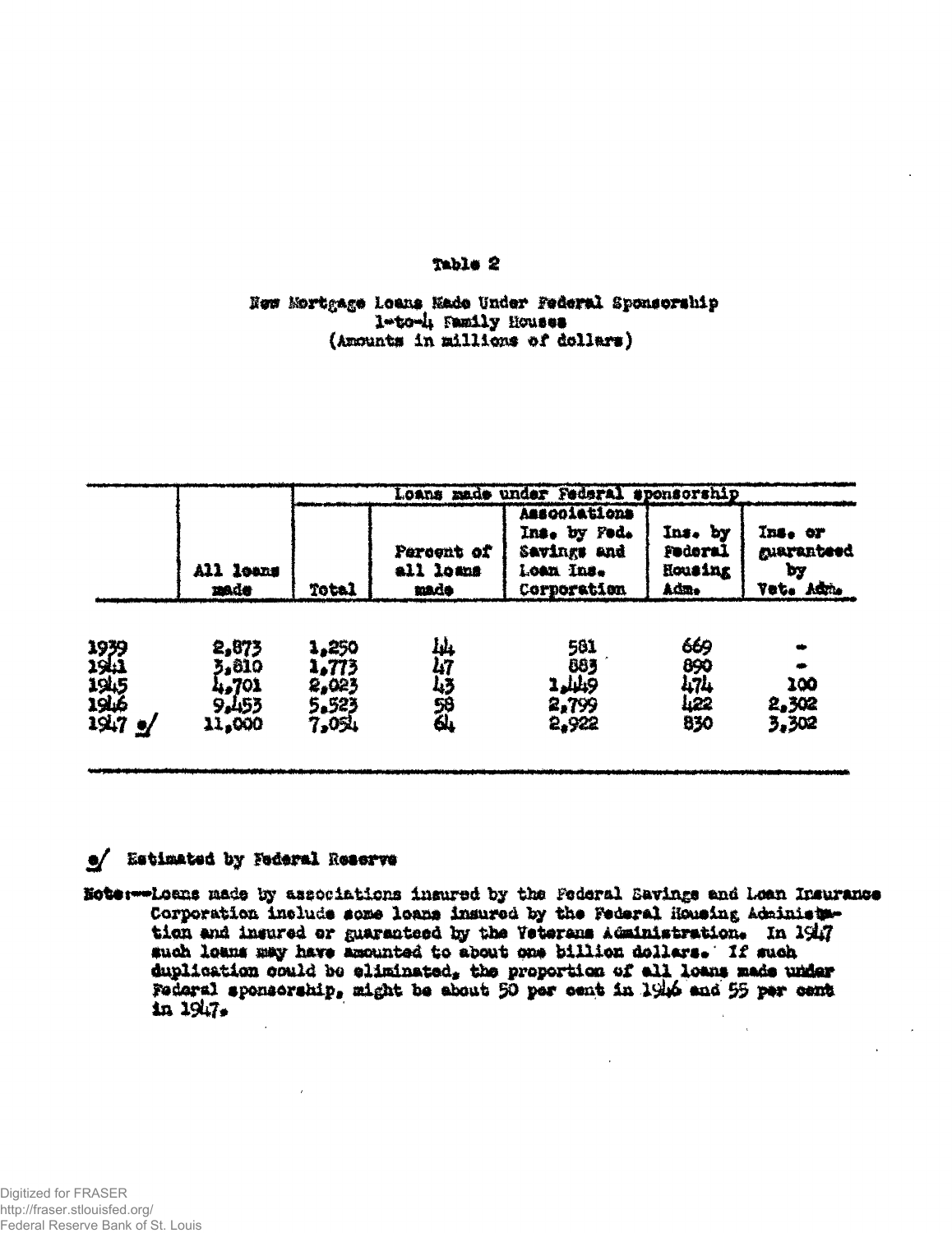### NOTES ON BUILDING MATERIALS SUPPLIES

Statements have appeared in the press and trade journals recently, indicating that the current demand for building materials is pressing hard upon available supplies. The National Association of Real Estate Boards reported in a survey of some 300 cities that "How construction is using up building materials as fast as present factory capacity can produce them." Specific materials reported in short supply in from one-half to two-thirds of the cities were cast iron soil pipe, hardwood flooring, plumbing equipment, rock lath, mineral wall board, and mill-work.

Further indication of the pressure of demand for building materials on supply is given by the Fluxbing and Heating Industries Bureau, spokesman for the combined industries, which revealed that although production of plumbing squipment this year will probably be the highest on record, demand is conthuing so strong that supplies are still inadequate.

Local building materials dealers in the Washington area report that nails, rock lath, lumber, brick, mortar, and cement are the items in ahortest supply. The local shortages of cement and lumber reflect not only strong demands of the construction industry but also the freight car shortage.

The building material shortage has revived the "black or 'premium' market." A local dealer has reported receiving offers of several thousand kege of nails at from \$12 to \$15 a keg when

Digitized for FRASER http://fraser.stlouisfed.org/ Federal Reserve Bank of St. Louis